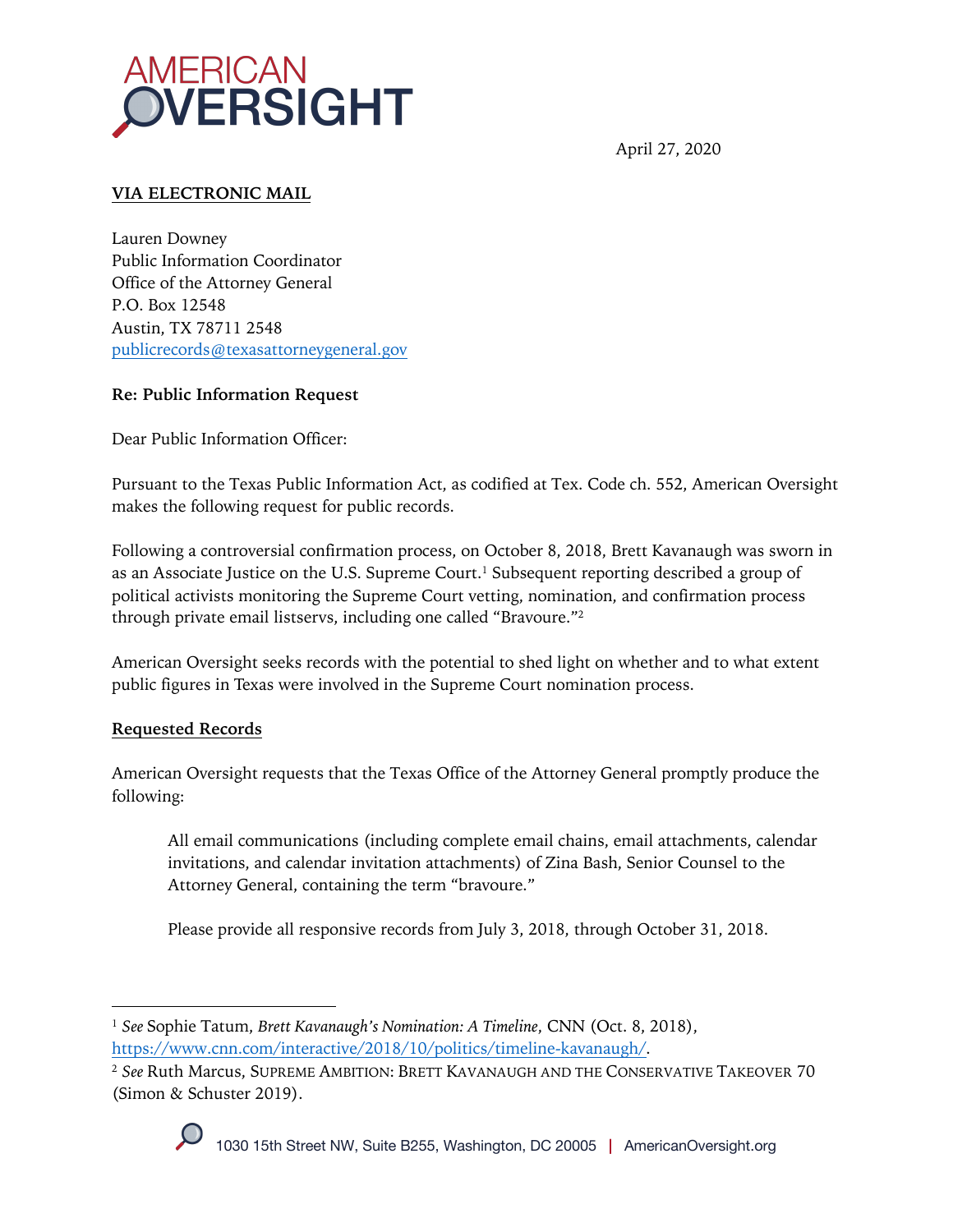American Oversight insists that your office use the most up-to-date technologies to search for responsive information and take steps to ensure that the most complete repositories of information are searched. American Oversight is available to work with you to craft appropriate search terms. **However, custodian searches are still required; governmental authorities may not have direct access to files stored in .PST files, outside of network drives, in paper format, or in personal email accounts.**

Please search all records regarding official business. **You may not exclude searches of files or emails in the personal custody of your officials, such as personal email accounts.** Emails conducting government business sent or received on the personal account of a governmental authority's officer or employee constitutes a record for purposes of the Texas Public Information Act.<sup>3</sup>

In the event some portions of the requested records are properly exempt from disclosure, please disclose any reasonably segregable non-exempt portions of the requested records. If it is your position that a document contains non-exempt segments, but that those non-exempt segments are so dispersed throughout the document as to make segregation impossible, please state what portion of the document is non-exempt, and how the material is dispersed throughout the document. If a request is denied in whole, please state specifically that it is not reasonable to segregate portions of the record for release.

Please take appropriate steps to ensure that records responsive to this request are not deleted by your office before the completion of processing for this request. If records potentially responsive to this request are likely to be located on systems where they are subject to potential deletion, including on a scheduled basis, please take steps to prevent that deletion, including, as appropriate, by instituting a litigation hold on those records.

To ensure that this request is properly construed, that searches are conducted in an adequate but efficient manner, and that extraneous costs are not incurred, American Oversight welcomes an opportunity to discuss its request with you before you undertake your search or incur search or duplication costs. By working together at the outset, American Oversight and the Office of the Attorney General can decrease the likelihood of costly and time-consuming litigation in the future.

Where possible, please provide responsive material in electronic format by email or in PDF or TIF format on a USB drive. Please send any responsive material being sent by mail to American Oversight, 1030 15th Street NW, Suite B255, Washington, DC 20005. If it will accelerate release of responsive records to American Oversight, please also provide responsive material on a rolling basis.

## **Fee Waiver Request**

In accordance with Tex. Code § 552.267(a), American Oversight requests a waiver of fees associated with processing this request for records because such a waiver "is in the public interest

<sup>3</sup> Tex. Code § 552.002(a-2); *see also Adkisson v. Paxton*, 459 S.W.3d 761, 773 (Tex. App. 2015).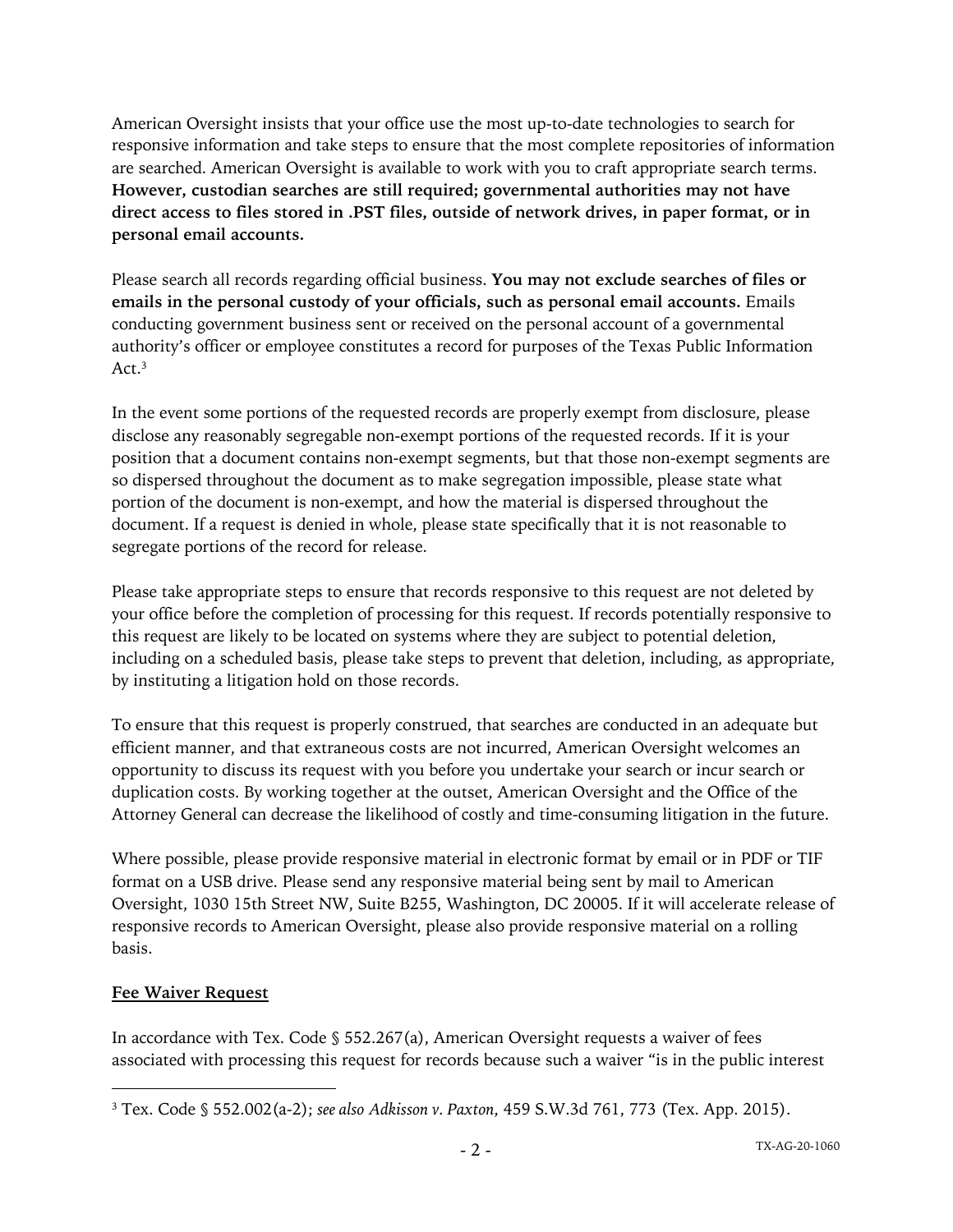because providing the copy of the information primarily benefits the general public." The public has a significant interest in the process of nominating and confirming individuals to a lifetime appointment on the most powerful federal court in the nation. Records with the potential to shed light on this matter would contribute significantly to public understanding of operations of the government, including whether and to what extent a Texas political figure played a role in the nomination and confirmation process.

Release of the requested records will primarily benefit the public.<sup>4</sup> As a  $501(c)(3)$  nonprofit, American Oversight does not have a commercial purpose and the release of the requested records is not in American Oversight's financial interest, but is rather in the public interest. American Oversight is committed to transparency and makes the responses governmental authorities provide to public records requests publicly available. As noted, the subject of this request is a matter of public interest, and the public would benefit from an enhanced understanding of the government's activities through American Oversight's analysis and publication of these records. American Oversight's mission is to promote transparency in government, to educate the public about government activities, and to ensure the accountability of government officials. American Oversight uses the information gathered, and its analysis of it, to educate the public through reports, press releases, or other media. American Oversight also makes materials it gathers available on its public website and promotes their availability on social media platforms, such as Facebook and Twitter.<sup>5</sup> American Oversight has demonstrated its commitment to the public disclosure of documents and creation of editorial content. For example, after receiving records regarding an ethics waiver received by a senior United States Department of Justice (DOJ) attorney,<sup>6</sup> American Oversight promptly posted the records to its website and published an analysis of what the records reflected about DOJ's process for ethics waivers.7 As another example, American Oversight has a project called "Audit the Wall," where the organization is gathering and analyzing information and commenting on public releases of information related to the administration's proposed construction of a barrier along the U.S.-Mexico border.8 American Oversight similarly intends to engage with media outlets in Texas to ensure that the general public within the state has access to the information American Oversight obtains.

<sup>4</sup> Tex. Code § 552.267(a).

<sup>5</sup> American Oversight currently has approximately 15,500 followers on Facebook and 102,300 followers on Twitter. American Oversight, FACEBOOK, https://www.facebook.com/weareoversight/ (last visited Apr. 20, 2020); American Oversight (@weareoversight), TWITTER, https://twitter.com/weareoversight (last visited Apr. 20, 2020).

<sup>6</sup> *DOJ Records Relating to Solicitor General Noel Francisco's Recusal*, AMERICAN OVERSIGHT, https://www.americanoversight.org/document/doj-civil-division-response-noel-franciscocompliance.

<sup>7</sup> *Francisco & the Travel Ban: What We Learned from the DOJ Documents*, AMERICAN OVERSIGHT, https://www.americanoversight.org/francisco-the-travel-ban-what-we-learned-from-the-dojdocuments.

<sup>8</sup> *Audit the Wall*, AMERICAN OVERSIGHT, https://www.americanoversight.org/investigation/audit-thewall.